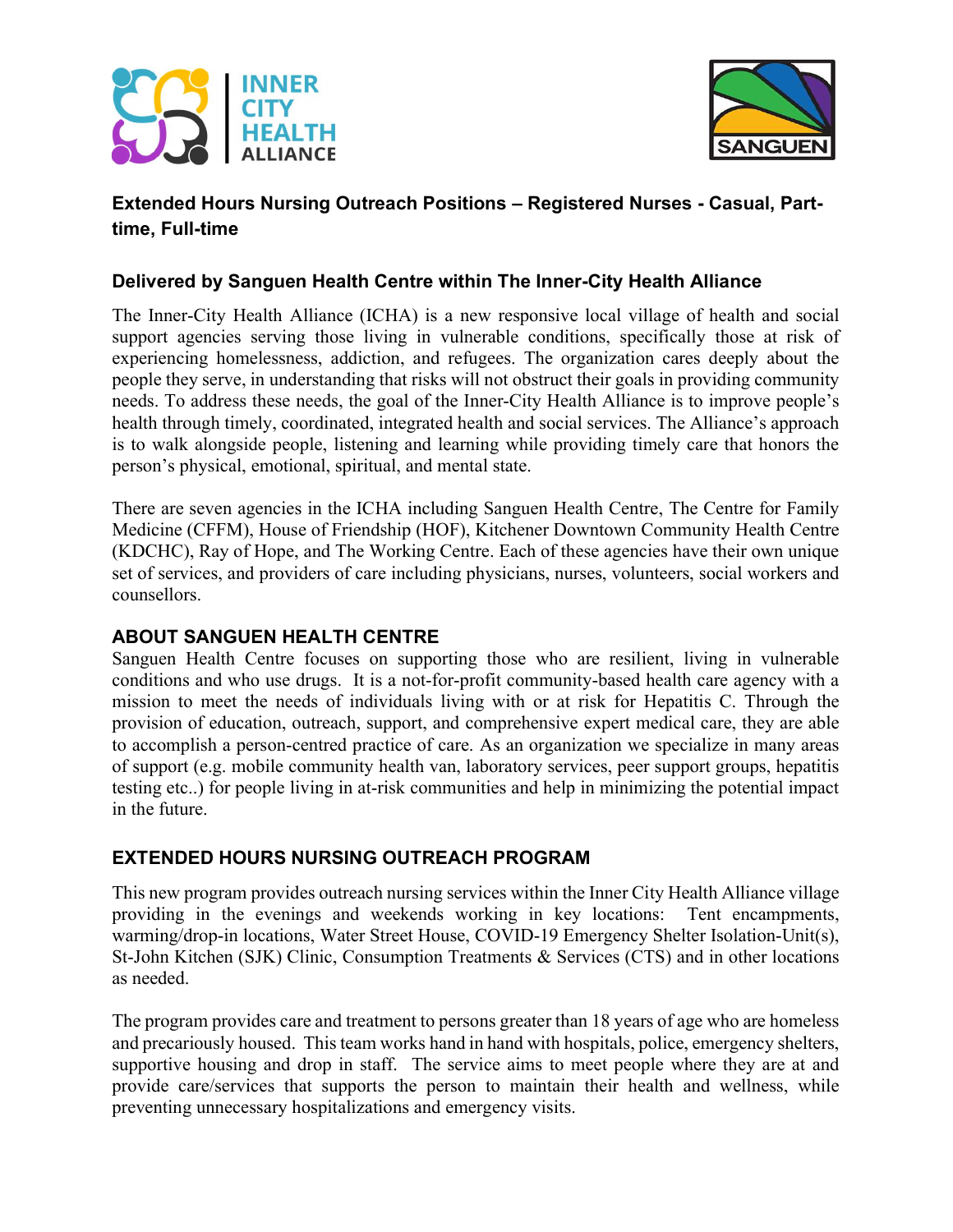



The nurses within this program will be cross trained within the Inner-City Health programs so they can provide nimble services as needed throughout the village.

# Skills, Education & Experience

- Demonstrated experience working with people who use drugs, are resilient, living in vulnerable conditions e.g. experiencing homelessness.
- Experience working with racialized populations, original people to this land Indigenous peoples, women who engage in sex work, prisoners/ex-prisoners, people with mental health challenges, those living with trauma and drug users.
- Knowledge and understanding of substance use and overdose response.
- Understand how to apply harm reduction strategies in the clinical setting
- Understand anti-oppression principles and work effectively with people of various cultural, age and economic backgrounds
- Have emergency first aid (or equivalent) and BLS (Health Care Provider level preferred).
- Meets the standards of practice of the College of Nurses of Ontario.
- Possess a current Registered Nurse, Certificate of Competence.
- Excellent command / proficient in spoken and written English.
- A minimum of three years recent (within one year) experience within the area of nursing related to caring for the Homeless and/or Mental Health and/or drug use.
- Demonstrate ability to work with other care professionals in care delivery.
- Demonstrate ability to teach, consult and negotiate.

#### Personal Suitability

- Strong problem solver and flexible
- Ability to work evenings, and weekends
- Allows the people you serve to guide you in your support to them and accepts individual's choice to live at risk
- Have a positive attitude toward his/her work
- A self-learner and self-directed
- Works cooperatively as a community builder
- Embraces the principles of the Inner-City Health Alliance
- Ability to work effectively within a multi-disciplinary team